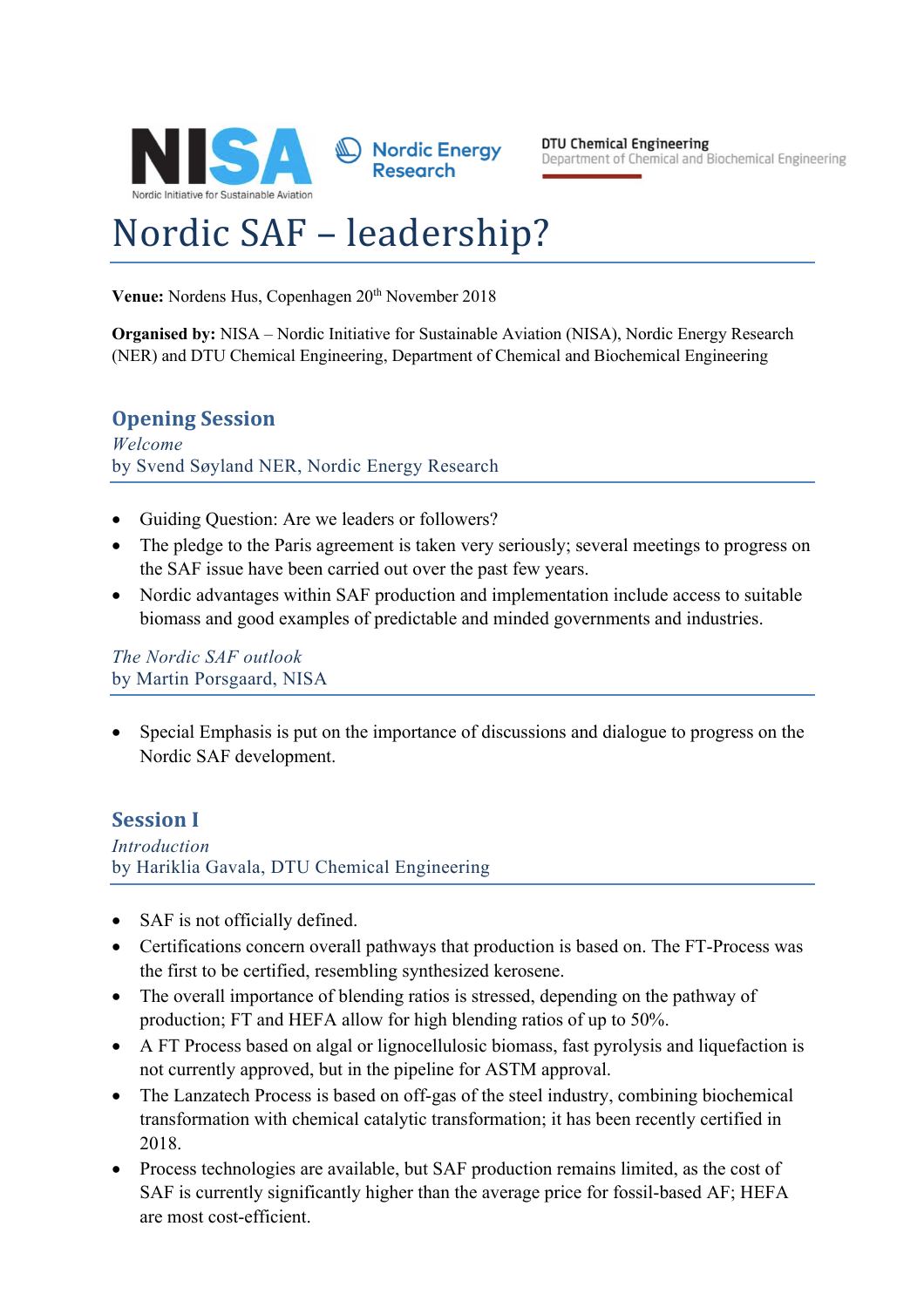- Compared to Sweden and Norway, Denmark has not implemented any fuel or climate taxes. A passenger tax was abandoned a few years ago.
- Concerning the relevant political climate, the Danish government addresses the importance of aviation with regards to growth, connectivity and the Danish economy. An increasing awareness and debate on climate change upon stakeholders and the general public can be observed, increasing the pressure for action.
- Nevertheless, aviation is not mentioned within most recent governmental climate strategies. The political opinion includes that the aviation challenge should be handled by international means.
- It is time for the industry to be active instead of defensive  $\rightarrow$  more proactive strategies are needed.
- SAF are perceived as a key factor in solving this challenge short- and medium-term. For long-term solutions other options are relevant.
- The importance of fact-based discussion with industries is stressed; such have shown to be difficult due to the amounts of emotions involved.
- Suggested steps for further actions concern mainly the establishment of vital partnerships, along with the increase of funds for relevant research and development.
- A basic way to address the climate issue is presented by incentivising; introducing taxes viewed as counterproductive. Everybody has to take responsibility and work together.

## *Icelandic Views regarding SAF possibilities* by Jon Bernodusson, Islandic Transport Authority

- The Icelandic government issued its most recent climate strategy for 2018-2030.
- Biomass-to-Liquid processing using FT Processes or pyrolysis for the ultimate production of methanol. Long-term, future is neither seen in the production of methanol nor in the use of biomass residues. Jetfuel from methanol has only 40% of energy density of regular jetfuel.
- Icelandic aviation is increasing due to increased tourism. Aviation fuel consumption increased alongside to approximately 300,000 t/a.
- A recent project within their maritime sector included the transition of 160,000 tons fuel for a fishing fleet to rapeseed oil. The required cultivation of substrate would consume an area of 40x40 km. The fishing company produces the necessary energy requirements inhouse.
- For aviation fuel production based on rapeseed oil, a 45x45 km land use for substrate cultivation is predicted. Currently, the rapeseed oil produced, has the same energy density as jet oil and will in the future not only be used within the Icelandic maritime sector, but additionally for aviation.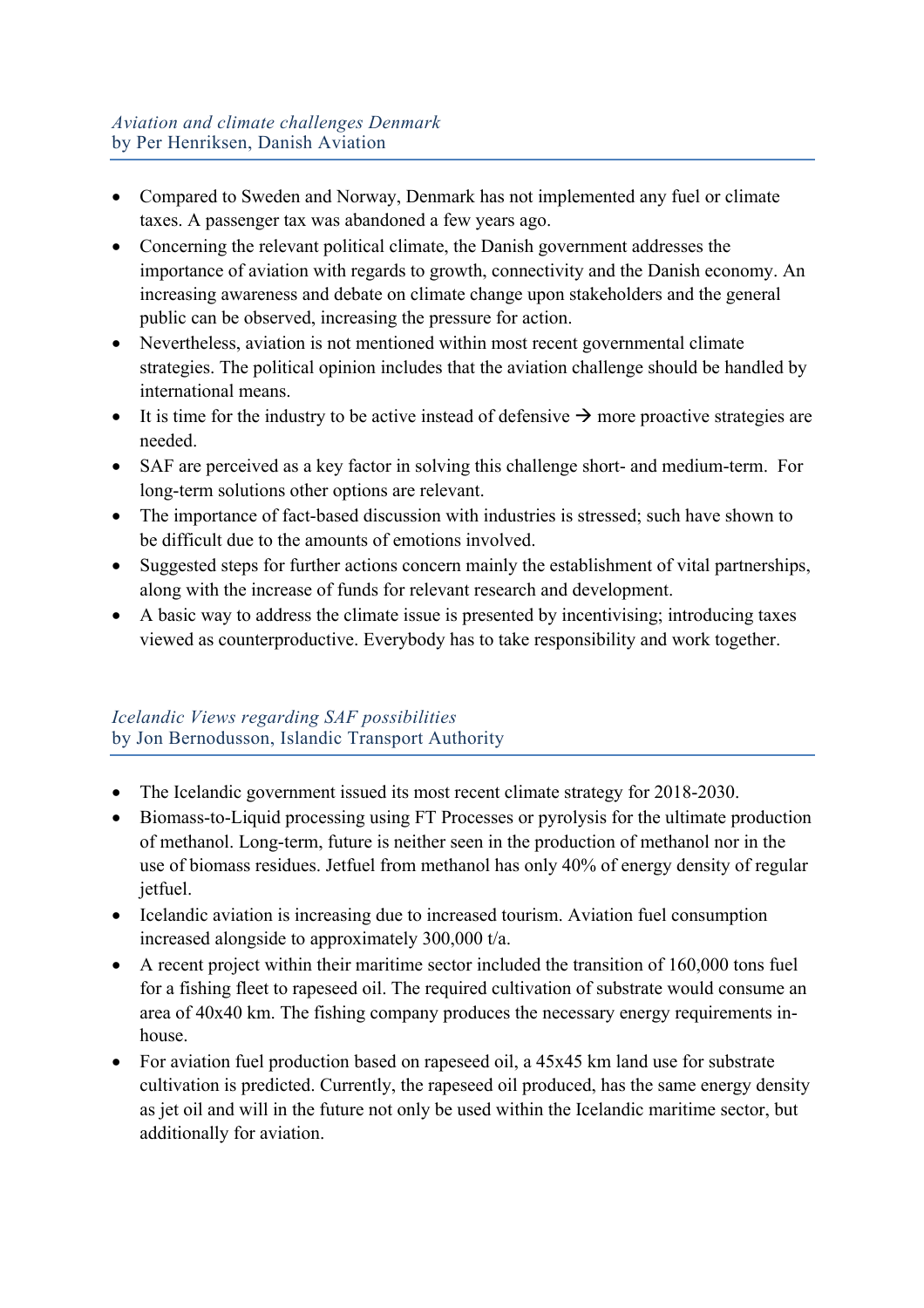#### *Swedish SAF investigation process and plan*

by Maria Wetterstrand, appointed by Swedish Government as "Investigator for Biofuels in Aviation"

- The presentation was focusing on the ongoing investigation, not presenting final results.
- The increasing discussion on climate change sparked strong public and political engagement.
- A change within road transportation and biofuels was achieved fast, consisting of 20-25 % transition to biofuels on an energy basis; EU-wide the transition is  $> 30$  %.
- Aviation tax implications are emphasized, as they are suggested not to promote technological advancement, but only decreasing overall demands.
- They have started an initiative to encourage individual company plans.
- If the whole domestic aviation is fossil free by 2030, climate neutrality could be achieved by 2035.
- Arising questions: Is political regulation needed to increase the use of biofuels in aviation? What kind is cost-effective? Competition to biofuels in road transport? How to increase production?
- A reduction duty is proposed. Fueld producers have the duty to reduce emissions from their fuel by a certain percentage. No blending target is considered, as they aim to be most supportive to those biofuels that are most efficient in decreasing their emissions, which stands in contrast to Norwegian strategies.
- The interest in the Nordic perspective is driven by the need for a uniform Nordic solution. With increasing the production to levels where costs significantly increase for the aviation industry, the outsourcing of fuel purchases should be avoided.
- The Nordic countries are viewed as a test-market.
- SAF are a start; electro-fuels are considered among other options for long-term solutions.
- The ongoing investigation is expected to be concluded in March 2019.
- •

## *Global SAF initiatives: EU RED II, CORSIA, Boeing and Airbus* by Claire H. Guilhot, Boeing and Frederic Eychenne, Airbus

## Claire H. Guilhot, Boeing

- Global aviation is expected to grow and ultimately double in size within the next 20 years. 4.3 billion Passengers are counted annually. Since 80 % of the population has never flown so far and are expected to start travelling, a 6-7 % annual growth rate is expected on average, predicting 6.9 billion passengers annually by 2035.
- This will require 43,000 new aircrafts within the next 20 years, out of which 50 % will be replacements for current aircrafts, whereas 50 % will be new additions to the current fleet.
- Aviation is the only transport mean that will keep relying on liquid fuel sources, facing the challenge of un-predictability and fluctuations. Efforts have been made within the development of electricity and hybrid solutions, but those seem only realistic for shortterm distances.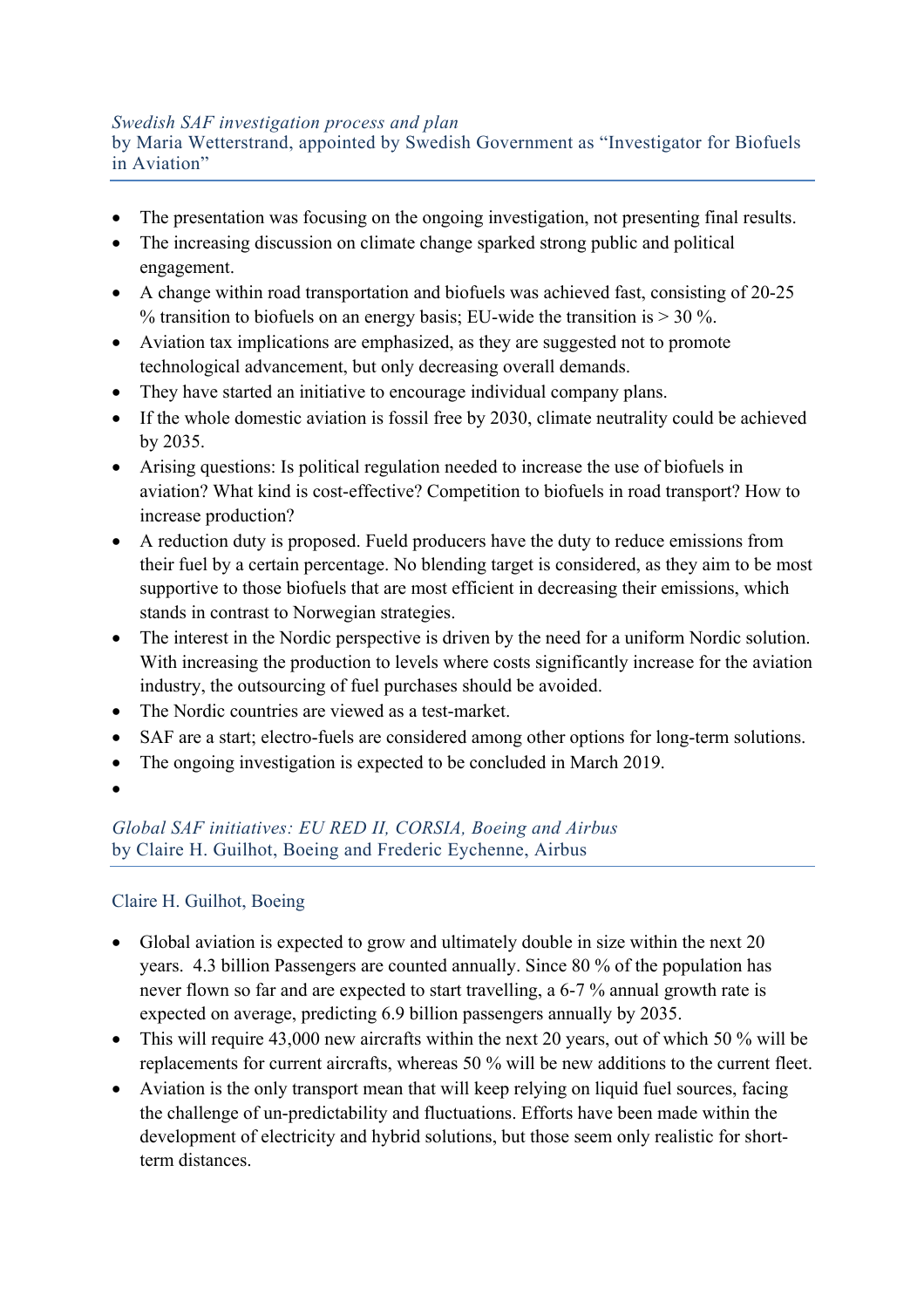- Voluntary "aggressive" targets have been adopted to continue the sustainable growth of aviation. To progress, it is key to collaborate with airlines to identify processing methods and bring all stakeholders together.
- Value chains for production of SAF need to be developed within each specific environment. The main challenges including increasing supply and reducing the cost.
- Focusing on local production development of SAFs, respecting respective environmental criteria, takes advantage of local regulatory mechanisms, e.g. encouraging the use of a certain feedstock. Job creation and social inclusion are mentioned as notable side-effects.
- No single, unique biofuel production platform is proposed, as different production ecosystems are sourced. They have 23 of such projects are currently on-going globally. An example of such is a case study based in UAE for the combination of Food and Energy production, employing the ISEAS concept. In this case, biofuel is produced as a co-product of aqua-culture wastewater.
- The local environment has a high impact on the choice of the most feasible production concept and Boeing is committed to partnering within Europe for further progress in this field.

## Fred Eychenne, Airbus

- A 5 % growth of the aviation sector is estimated per year, corresponding to 2-3 % growth in terms of emissions. A set of measures has to be adopted to achieve the ambitious goals. Sustainable aviation fuels are seen as a key pillar.
- Airbus is currently in an explorative mode in order to prepare future programs. A lot of technologies are not yet matured, but transition has to be started today in order to be completed in 25 years.
- CORSIA is a voluntary compensation mechanism, currently voluntarily adopted by states. It is related to international flights, presenting a root-based approach to the issue.
- Every airline will have to declare their emissions to establish a baseline for calculation of offsetting obligations. 2019 is the last year for creation of such baseline. All airlines have to be prepared for capacity building, as well as having the mechanisms in place for emission reporting and implementing the necessary methods.
- Not all airlines will have to buy offsetting credits on market. The program remains voluntary until 2027; afterwards it will transition to mandatory phase. CORSIA is presumed as an overall unique reporting system for the future.
- CORSIA was implemented from 2015-2017, together with different projects along the supply chain.

Implementation of REDII is not yet ready; distinguishing the limitation of food crops and implementation of advanced biofuels is a push for innovation.

- SAF represent a method to reduce GHG emissions at the source; the respective life cycle is considered for carbon footprint calculations, also for SAF-blends.
- The principle of precaution in Europe is addressed. Biofuels will not address all issues long-term.
- At the stage of today, we are perceived to be at the phase of production scale-up of successful previous initiatives and technology development. We are not in a demonstration phase anymore.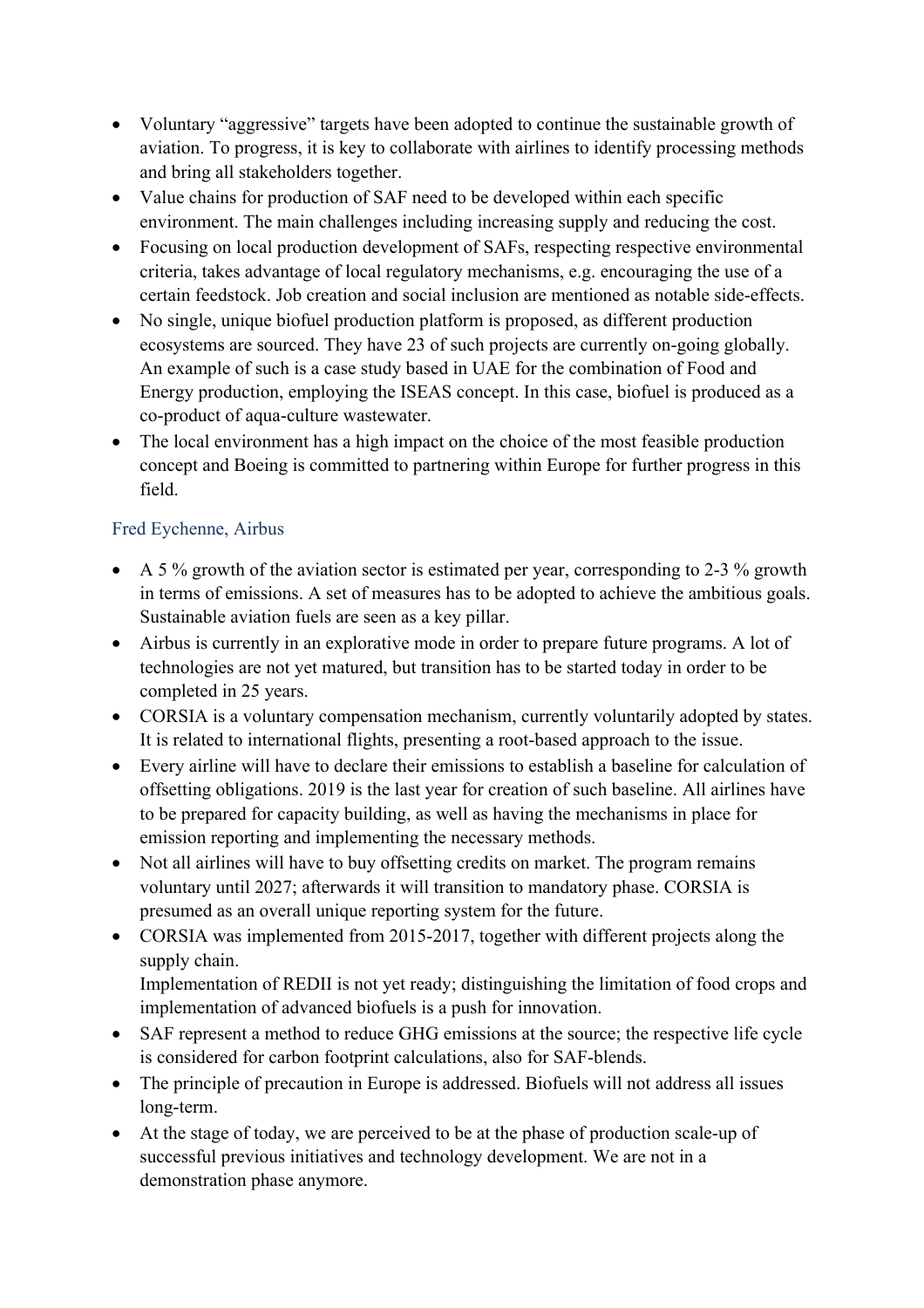• The influence of different political landscapes and regulatory platforms across different states and countries is emphasized. An example is given with an SAF initiative in South East US.

#### *Facing the challenge: Decisions, visions and projects in Norway* by Olav Mosvold Larsen, Avinor

- Norway observes issues with sustainability goal No. 13. The air traffic is at current rates growing much faster than emission reduction can take place. 15-20 % of emissions from the transport sector are coming from aviation. Thereby it has to be differentiated between aircraft carbon emissions and airport emission reductions.
- There are ongoing efforts on electric aircrafts for short routes within the last year. Such are expected to be covered in detail during the next workshop.
- In 2014 the two first flights using electric biofuel took place. In 2018, Oslo was the first airhub to offer biojet fuel.
- SILVA GREEN FUEL is mentioned as an ongoing project. The start of constructing a commercial demo-plant is planned for 2019. Further investment decisions are to be made within the coming years. The production is based on forest residues, with biodiesel as a preliminary target product.
- Quantafuel is working on the production of fuels from waste plastics, setting up a project to test. It will target mainly the production of SAF
- The Biozin initiative focuses on the production of biocondensate. No investment decisions have been made yet.
- The Follum Industrial Site is under perspective for production of bioethanol at industrial scale. The site has advantages, such as the access to cooling water, electricity grid and its physical location in the middle of the forest..
- The OUOTA Obligation (Drop In Requirement) is almost in place; small formalities are missing.
- Norway has implemented a  $CO<sub>2</sub>$  tax, ETS and CORSIA. A scheme is expected to be changed, reflected in pricing of tickets for domestic and international flights. It would include a tax of 7 $\epsilon$  on domestic tickets and 20 $\epsilon$  on international flight tickets.
- Biofuels are expected to be double-counted from 2020, as Norway is determined to avoid palm oil and palm oil products. Correspondingly the aviation industry presents itself strong on not having palm oil in their fuel supplies.
- Fuel suppliers have to document drop-in for transparency reasons.
- SAF is seen as a very important part, along with electric airports.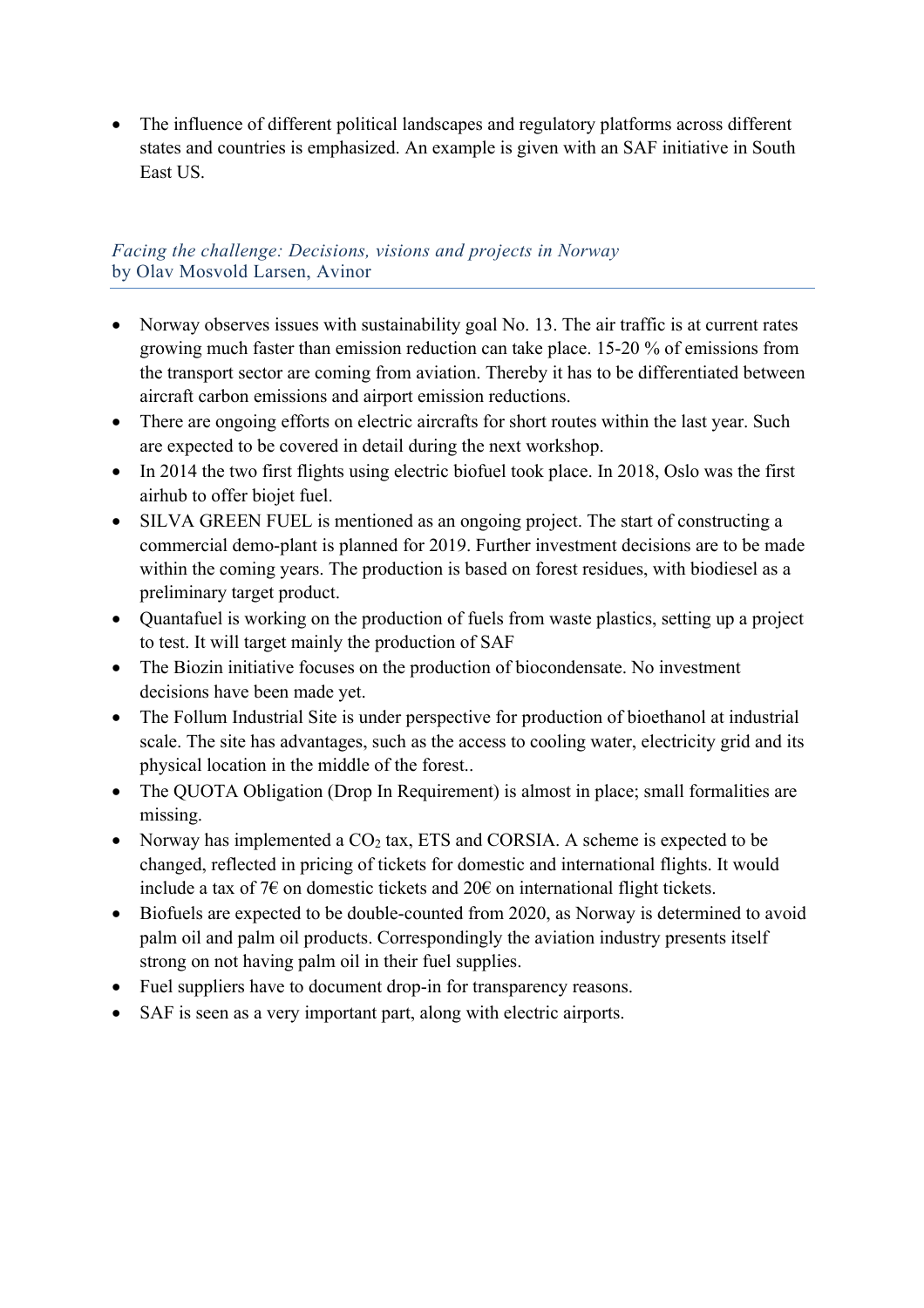# **Session II: Pilot Projects & Initiatives**

## *Sustainable Biorefining Platform* by Lasse Rosendahl, Aalborg University

- A continuous hydrothermal liquefaction (HTL) platform is facilitated in cooperation with Steeper Energy. Further engagement in EU projects with numerous European partners is mentioned.
- HTL represents a wet technology, focusing on the production of a biocrude. This needs to be further upgraded and refined. It is based on a replacement philosophy at crude oil level, where fossil crude is replaced with biocrude.
- Operations are dominated by oxygen removal. Diesel production from wood has recently succeeded in collaboration with Steeper Energy, using a series of hydro-treating stages. Other feedstocks considered for future projects include e.g. spirulina, miscantus and sewage sludge.
- The challenge remains to optimize recovery of substrate energy within the target fuel product. Currently, 33 % of carbon goes to the gas phase, whereas 73 % of carbon remains in the biocrude and approximately 57 % of that can be recovered.
- The majority of  $CO<sub>2</sub>$  emissions arise from feedstock harvesting. These are mainly caused indirectly through its electricity demands. Hydrogen emissions can potentially be used in the future. This emphasizes the need for linking renewable electricity and renewable carbon in the future.
- HTL technologies are supplying close to the average baseline of fossil costs. Different implementation strategies are considered to target existing concerns.
- The Licella project is set up in Australia, partnering with Canada in utilization of forestry waste. They are currently in search of investors.
- The Muradel project is not presented with certain status. It is suggested that there is a need for investors.
- The Genifuel initiative is focused on commercializing HTL on sewage sludge.
- There is overall progress on making this technology relevant for aviation and scaling up. Currently it is moving into demonstration scale. Based on the feedstock input, it is possible to operate the process REDII compliant
- Another benefit of the HTL process is mentioned with the opportunity to recycle inorganics, e.g. phosphorus.

## *SAS/PREEM Sustainable Aviation Fuel agreement and project* by Soeren Eriksson, PREEM

- It is pointed out (based on past examples) that change can happen rapidly, even though it is not directly visible.
- PREEM is planning a production increase for SAF by 2022. The regulatory system in Sweden was not in place previously; since this has changed, future investments can be seen and realized. Change in policy makes change possible. Sweden has implemented a monitoring system to trace the amount of renewables entering and exiting the system.
- A 5% blend maximum in case of co-processing is mentioned.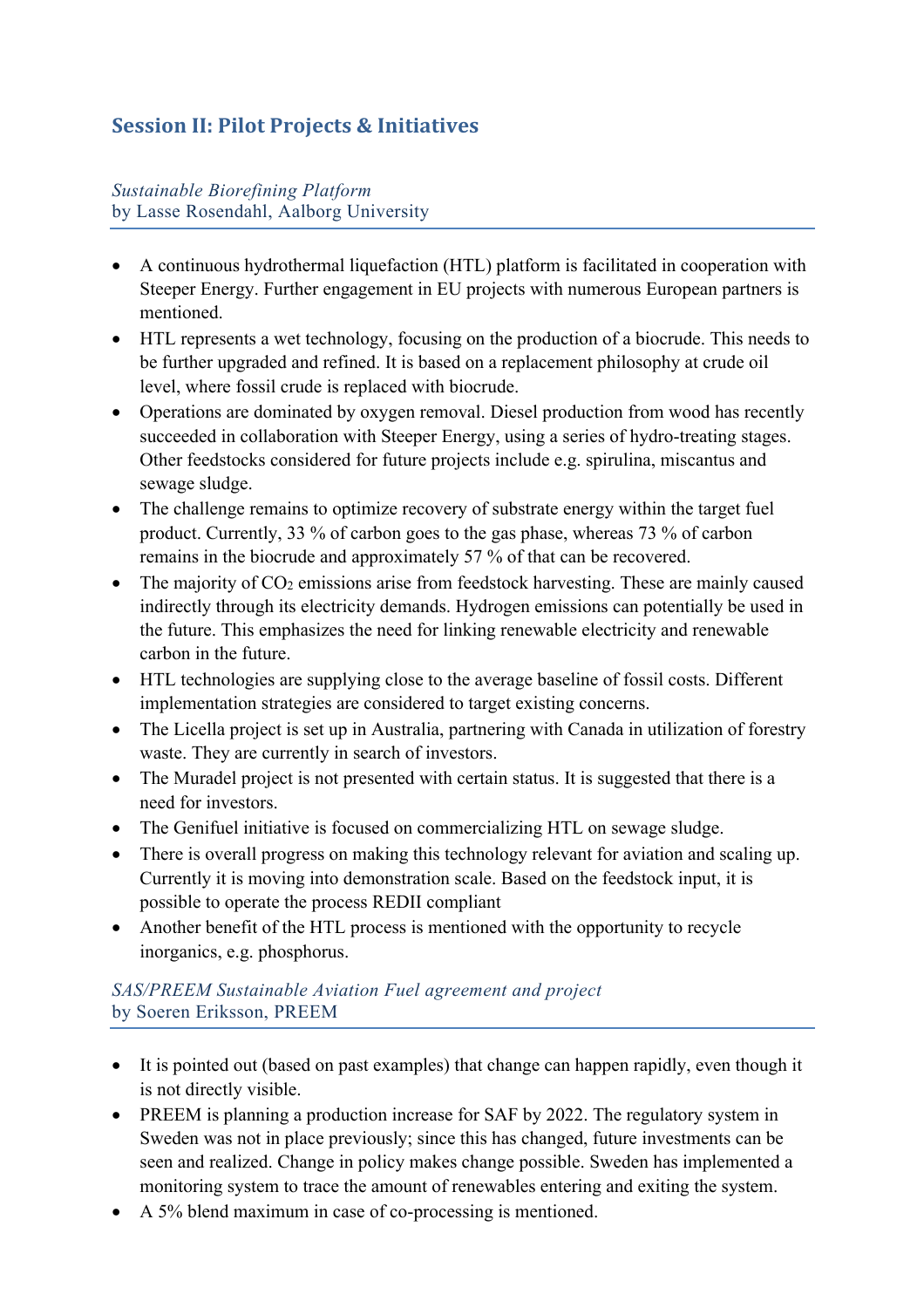- The question is imposed, whether the choice of raw material matters, as long as it is ensured that specifications are met? This aligns with the importance of validity of specifications and the necessity to fulfil demands by different authorities. Special interests of parties involved in regulations are making the production of renewable energies/materials more difficult. An example for this is given with regulations on metal content. The political side also has to fulfil requirements.
- Current production yields are subject to regional variations. The construction of a plant for bio-oil valorization is planned for 2019-2021.
- The first lignin-based extraction unit is planned to be built by 2021.
- The question is imposed on how to involve customers in this upcoming journey?

## *Catalytic Pressureless depolymerisation* by JP Morgan Friberg, Swestep

- The importance of the choice of environment over economy is stressed. Emphasis is put on being ready to take risks, new perspectives, collaborate and move forward. Fossil dependence is a global problem, with traceability as a key to realizing circular economy efforts.
- A choice has to be made either towards a circular economy or towards a  $CO<sub>2</sub>$  neutral economy. When using waste materials as a potential feedstock, Swestep's technology poses the option to mix them simultaneously. The possible end-products cover a wide range.
- Today they produce EN-590 certified biodiesel, with the construction of the first Swestep plants to begin in 2019. 2 further plants will be built in Sweden and there is dialogue about 1 more plant for Denmark, 2 plants in Greece and 2 plants in India.
- Gate feeds are differing for each country, making it among other costs difficult to set a specific overall pricing. The technology is said to be extremely competitive tih normal fossil oil. EN-590 certified synthetic renewable diesel is produced.
- The company is open to partnering within the aviation industry to do joint test runs. The importance of collaboration and working together is emphasized.

## *Production- and delivery-solutions from Neste, Finland*  by Virpi Kruger, Neste

- Neste is focusing on the HEFA technology, utilizing a feedstock consisting of 80 % waste and residue and 20 % oil. All feedstock is certified and traceable. 4 plants are existing, e.g. in Singapore and Rotterdam. Target products include plastics and gasoline components. Existing products incl. biodiesel and jetfuel with a blending ration of up to 50 %.
- The company is active within advocacy work in EU and US and focused on demonstration and collaboration. Access to airports presents a significant part to realize technologies and concepts.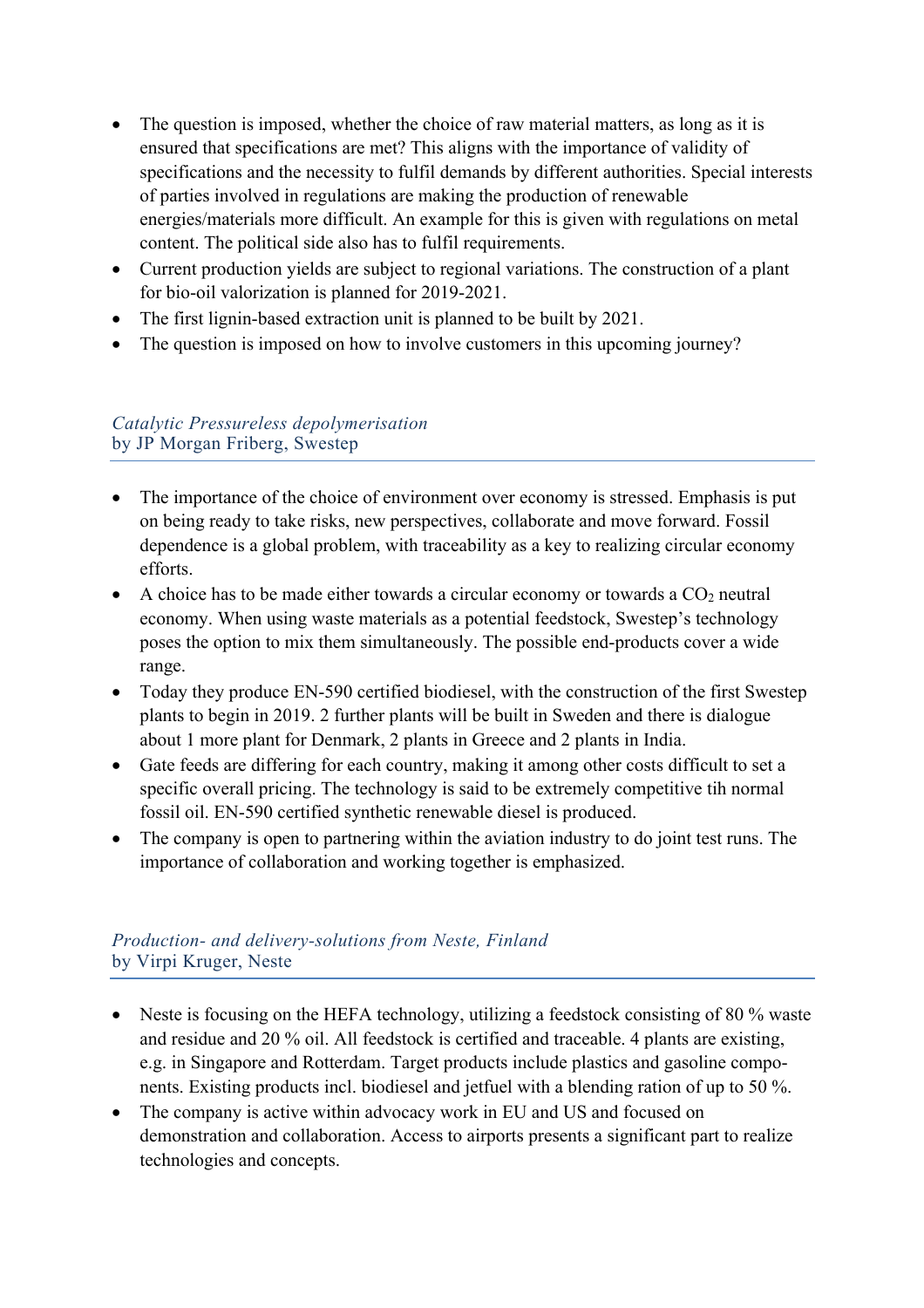- They are currently operating with batch-based continuous production and aiming to scale up towards a continuous production. A capacity increase is planned e.g. in Singapore. Investment decisions are expected by the end of 2018.
- Emphasis is put on the need to meet supply and demand at the right time, the need for funding while technologies are still in development phase and the need to build viable business cases and models.

## *Production- and delivery-solutions from AirBP*  by Thorbjørn Larsson, AirBP

- As an integrated oil company, AirBP is transitioning towards the production of gas and renewable energy, along with reducing their oil production, to align with their low carbon ambitions.
- Airlines and passengers are realizing the potential of SAFs. BP is currently selling fuel at approximately 800 airports and is the first fuel supplier to be carbon neutral.
- The aviation fuel supply chain is complex to get certified. There is a need to integrate into current supply chains to enable quality assurance, lower costs and lower emissions. Therefore a need for stable long-term policies is necessary.
- The Fulcrum BioEnergy investment by BP started in 2016 with the first plant construction in the US. Its production of renewable fuels is based on household waste, using BP's FT process.
- Collaboration with Neste focused on the development of global supply chains in several locations in 2015.
- One of their biggest initiatives remains Oslo airport, but also cooperation with Airbus in the US and enabling a continuous 5 % blend-in at a number of smaller airports.
- Incentives for the necessary investments are crucial.

## *Haldor Topsøe views on Sustainable Aviation Fuels* by Jostein Gabrielsen, Haldoer Topsøe

- Recent activities involved piloting and certifying jetfuel from pilot-production, along with the testing of sulphate turpentine for production of gasoline. No industrial operation of SAF technologies is currently carried out.
- SPK-HEFA challenge when making jetfuel is to keep the carbon yield; getting as much kerosene without cracking. This requires a stable supply of feedstock with good quality.
- Issues on technical specifications along the process on blending ratios etc. are mentioned
- Contaminant levels are a crucial issue for catalyst employment.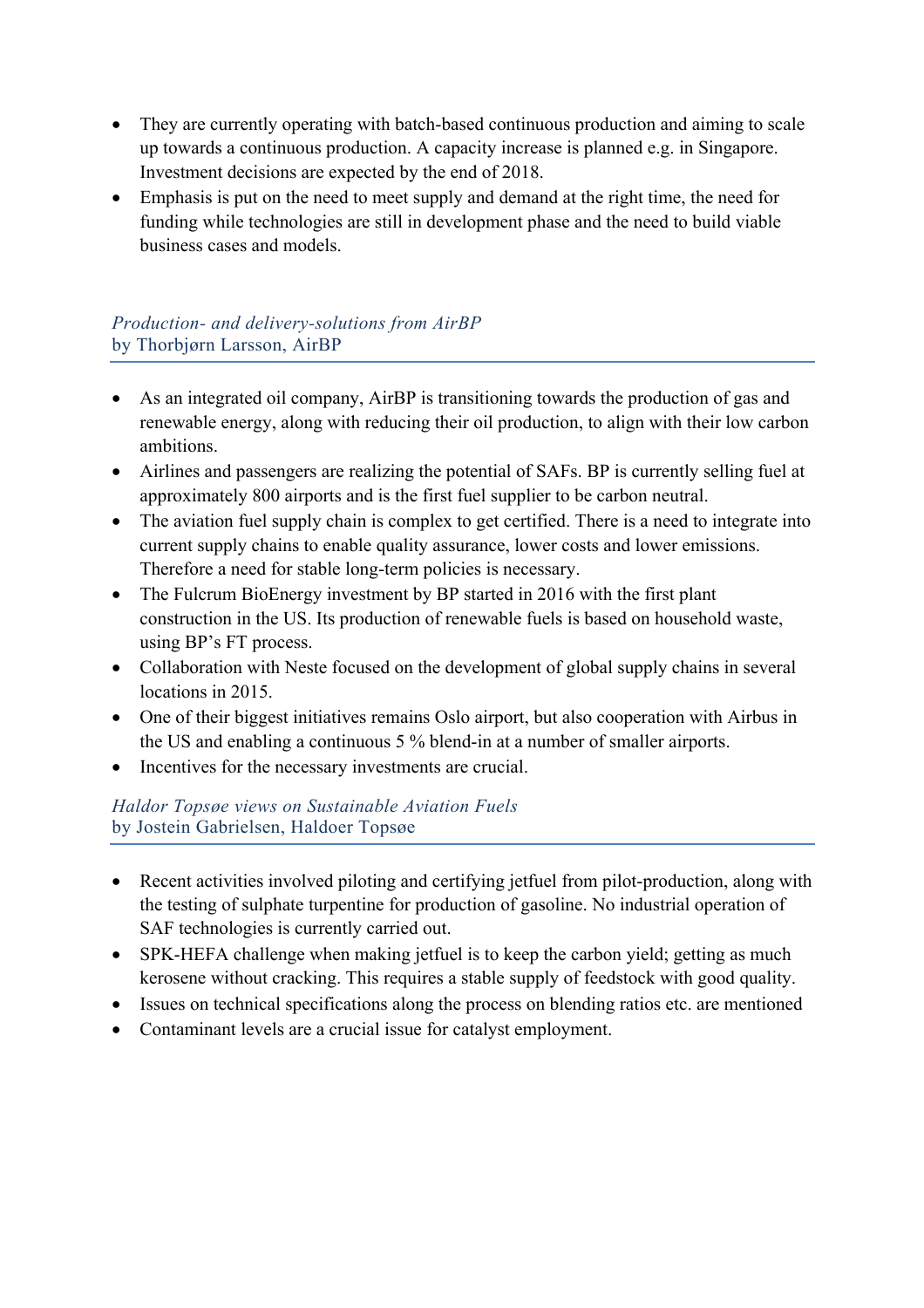# **Session III: SAF technology solutions**

## *Catalytic hydro pyrolysis for Sustainable Aviation Fuel* by Anker Degn Jensen, DTU

- Carbon based fuels will be a requirement in the future. Biomass exploitation and syngas fermentation are seen as potential pathways. When exploring a pyrolysis pathway, it is followed by a hydro-deoxygenation step; such strategy is not well explored at current state. It includes the conversion sequence Biomass  $\rightarrow$  Pyrolysis Oil  $\rightarrow$  Fuel + Water (via hydrodeoxygenation). Pyrolysis oil is very acidic etc. and therefore not suitable as a fuel itself without property improvement.
- Hydrogen assisted catalytic pyrolysis + HDO are proposed, using a fluidized bed reactor and utilizing  $H_2$  from other sustainable energy sources, while exploiting energy of coproduced light-gases.
- Shell developed the IH<sup>2</sup> process, which is currently close to commercialization. IH<sup>2</sup> process: 2.25 USD/gallon (13  $\epsilon$ /GJ)
- Small-scale processes are run at an excess of gas; the product is obtained with a clear hydrocarbon-fuel phase on top. The oil is essentially oxygen free, very low in nitrogen content; the sulphur content is determined by the organic sulphur compounds and dissolved H<sub>2</sub>S.
- Pressure regulation has been discovered as a mechanism for aromatics control
- When catalyst and fuel are mixed, potassium is mobile (transfer from fuel to catalyst); testing did not reveal a significant effect at high operating temperatures.

## *Biomass gasification as a pathway for Sustainable Aviation Fuel* by Jesper Ahrenfeldt, DTU

- The combination of thermal gasification with electrolysis is proposed. Gasification is a relatively old process, but has so far been primarily used for coal. Synthesis gas is obtained as product, with a tar content very dependent on the respective process; it is aimed to keep synthesis gas production as clean as possible.
- Fuel synthesis through syngas fermentation as a very flexible platform. The FT process is of particular interest to aviation industries.
- Currently liquid biofuel production costs far exceed fossil diesel prices, partially caused by the high investment costs needed for such plants.
- For the production of biomass-based electrofuels, additional hydrogen supply is necessary to ensure efficient conversion.
- GoBiGas is an example of a potential conversion for an FT process or methanol production, but remains currently not feasible.
- Emphasis is put on the influence of political decisions on the feasibility of plant concepts
- Other ongoing projects to produce electric fuels include e.g. SynFuel, BGP, EP2Gas. Unique opportunities are present in Denmark, due to a functioning biomass infrastructure and access to wind power for generating electricity.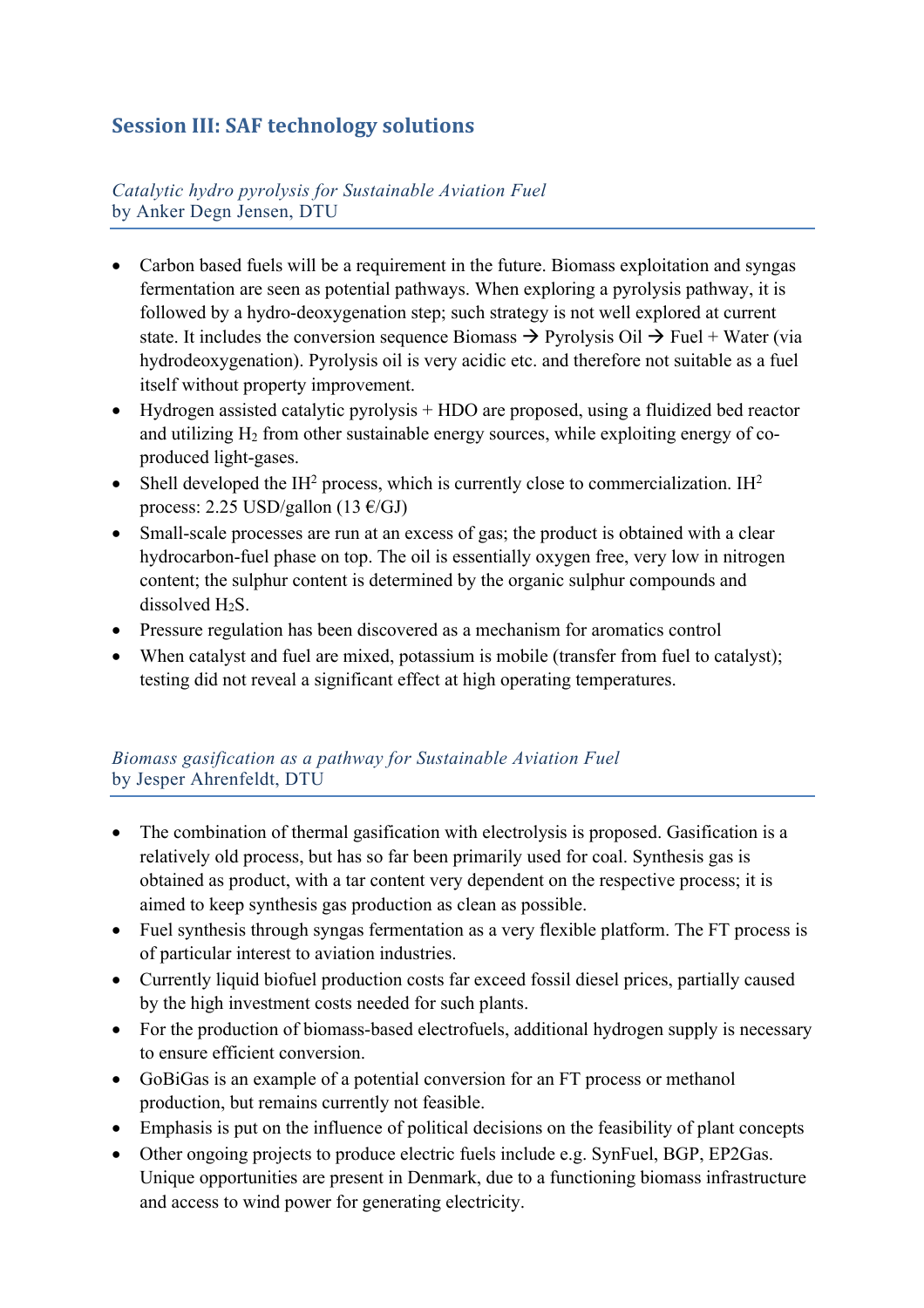# *Electrofuels/RE- Fuels/Power to X (Power2X)* by Peter Holtappels, DTU

- Electrofuels are presented as a long-term solution to extend the use of biomass under the concept of  $CO_2$ -neutral electrofuels. This would enable decarbonisation of the entire transport sector.
- The  $CO<sub>2</sub>$  cycle is important to be considered in a circular carbon economy.
- Several demonstration projects are located in Germany, e.g. Falkenhagen. Emphasis is put on the benefits of integrating with local industries, e.g. Audi E-gas.
- One of the main development challenges is making the systems durable and costefficient.
- CAPFUEL Project: direct air capture as  $CO<sub>2</sub>$  source for future exploration
- The opportunity for electrolysis of  $CO<sub>2</sub>$  and its conversion into fuel is still under development.
- Kerogreen Project
- The E-fuel concept is viewed as a push for new technological innovation. Shifting to an electro-based fuel would start de-centralizing production of chemicals and fuels.

## *Bio-refining with focus on Biomanufacturing for SAF* by Hariklia Gavala, DTU

- The HEFA process is currently most cost-efficient for SAF production. Its main bottleneck is the limited availability of waste-oils. The predicted feedstock competition within the biodiesel industry enforces the consideration of alternative feedstocks.
- Microbial lipids can enter HEFA process (produced based on lower molar mass organic acids and C3-C6 sugars) – with the challenge being to achieve high volumetric productivities and concentrations - DTU Chemical Engineering is currently developing a reactor system for enhancing volumetric productivities and titers of intracellularly accumulated products.
- The SYNFERON project presents an example of the production of value-added products from synthesis gas – and alcohols for the AtJ pathway. Lanzatech additionally provides an ASTM-certified technology for syngas fermentation towards SAF.
- Beneficial application of mixed microbial consortia. Limitations may apply through chain elongation and other by-product formation along with intermediate accumulation. Control and manipulation of the process based on thermodynamics, towards maximizing the production of alcohols can efficiently address this challenge.
- A highly efficient trickle bed reactor for syngas fermentation has been developed at DTU Chemical Engineering
- DTU Chemical Engineering has in-house access to a  $700 \text{ m}^2 + 500 \text{ m}^2$  (under construction) pilot plant for investigating the scale-up of new technological strategies.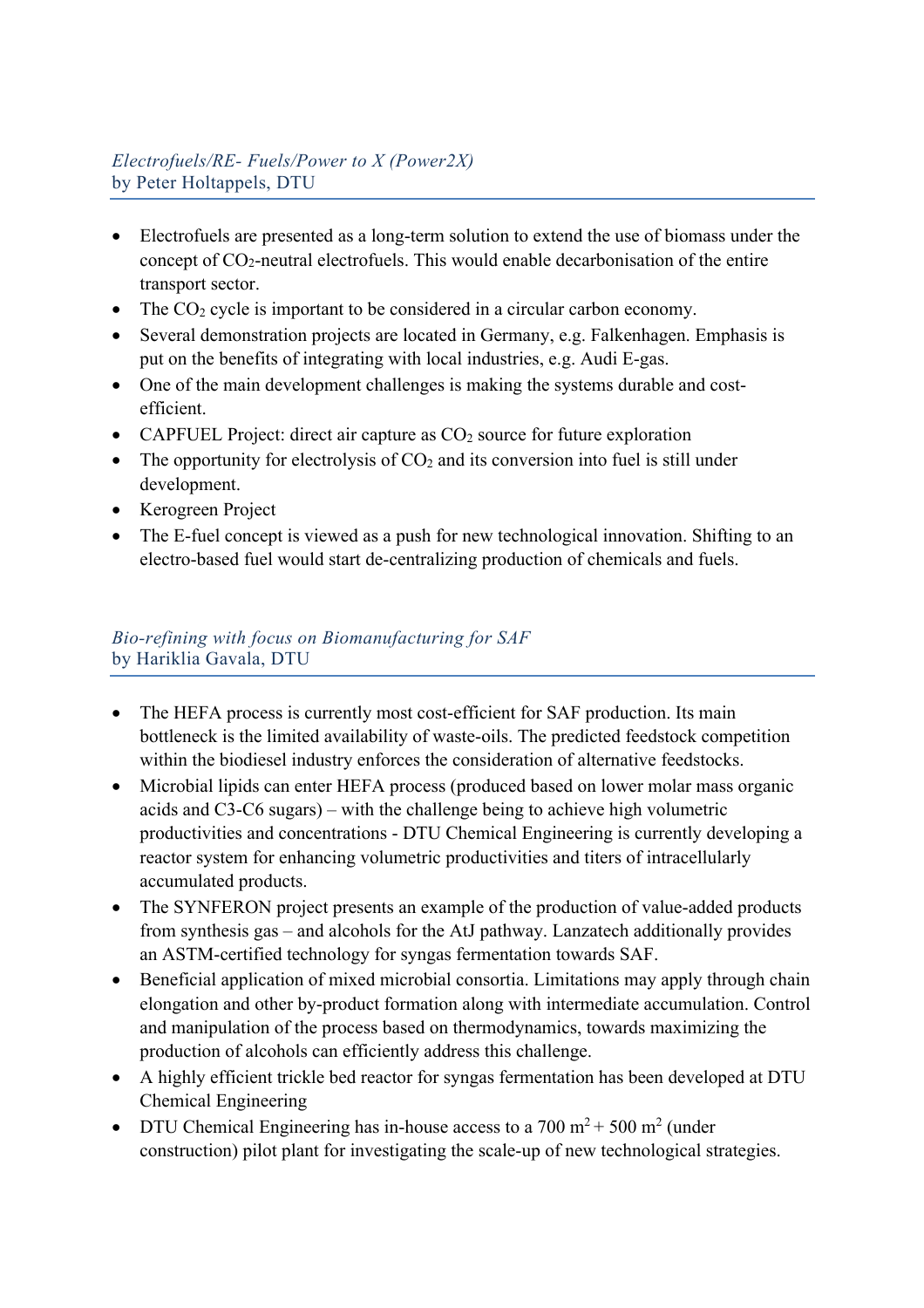- Focus is on the alcohol-to-jet fuel production. Using waste materials as cheaper feedstocks without competition to food/feed production helps closing the circular economy gap.
- Butanol production from butyric acid and hydrogen (typical intermediates of AD process)
- The GreenLogic Project presents the introduction of a shortcut anaerobic digestion for production of liquid biofuels  $\rightarrow$  high partial pressures of H<sub>2</sub> and low pH required. Testing in pilot-scale is currently conducted with cooperation partner Novozymes.

## *CERE Computer Aided Design* by Georgios Kontogeorgis, DTU

- Computer aided product design is meant to assist the design of complex products and to help proposing solutions, using a knowledge based system.
- Extensive databases of compounds and properties are required. On their basis, computer aided models can be used for property analysis and composition estimation. In the process, it is essential to divide the problem into sub-problems and prioritize using those properties in the algorithm that are linearly correlated to the group composition.
- Overall, as many needs and properties as necessary can be introduced.
- This concept can be applied to narrowing down a spectrum of blend ratios with regards to meeting imposed specifications. A test design of tailor-made jetfuel blends yielded five different potential blends.
- A last step would include testing the output options on whether they are working with the existing engine concepts.
- This approach can be extended to different feedstocks, costs and products.

## Discussion and Questions on presented solutions

## *Q1: Any of the presented technologies seem to be relying on the use of hydrogen. How are you all going to get H2 at the lowest price?*

- Transforming water to oxygen and hydrogen via electric currents is an option as a rather cheap technology. Prices of electricity are currently rather low in Iceland. As long as we have water, we will have hydrogen. *(Jon Bernodusson)*
- The process we have looked at is able to run without hydrogen. Otherwise hydrogen can be obtained through electrolysis. *(Anker Degn Jensen)*
- Hydrogen has been a chemical commodity for years. The technology for production is there, the question remains whether we can get it cheap enough, which depends also on the framework. Actual approximate prices range from  $3 \epsilon$ /kg to 9 $\epsilon$ /kg for hydrogen obtained from electrolysis. *(Peter Holtappels)*
- Fossil-based jetfuel production also uses hydrogen. *(Thorbjoern Larsson)*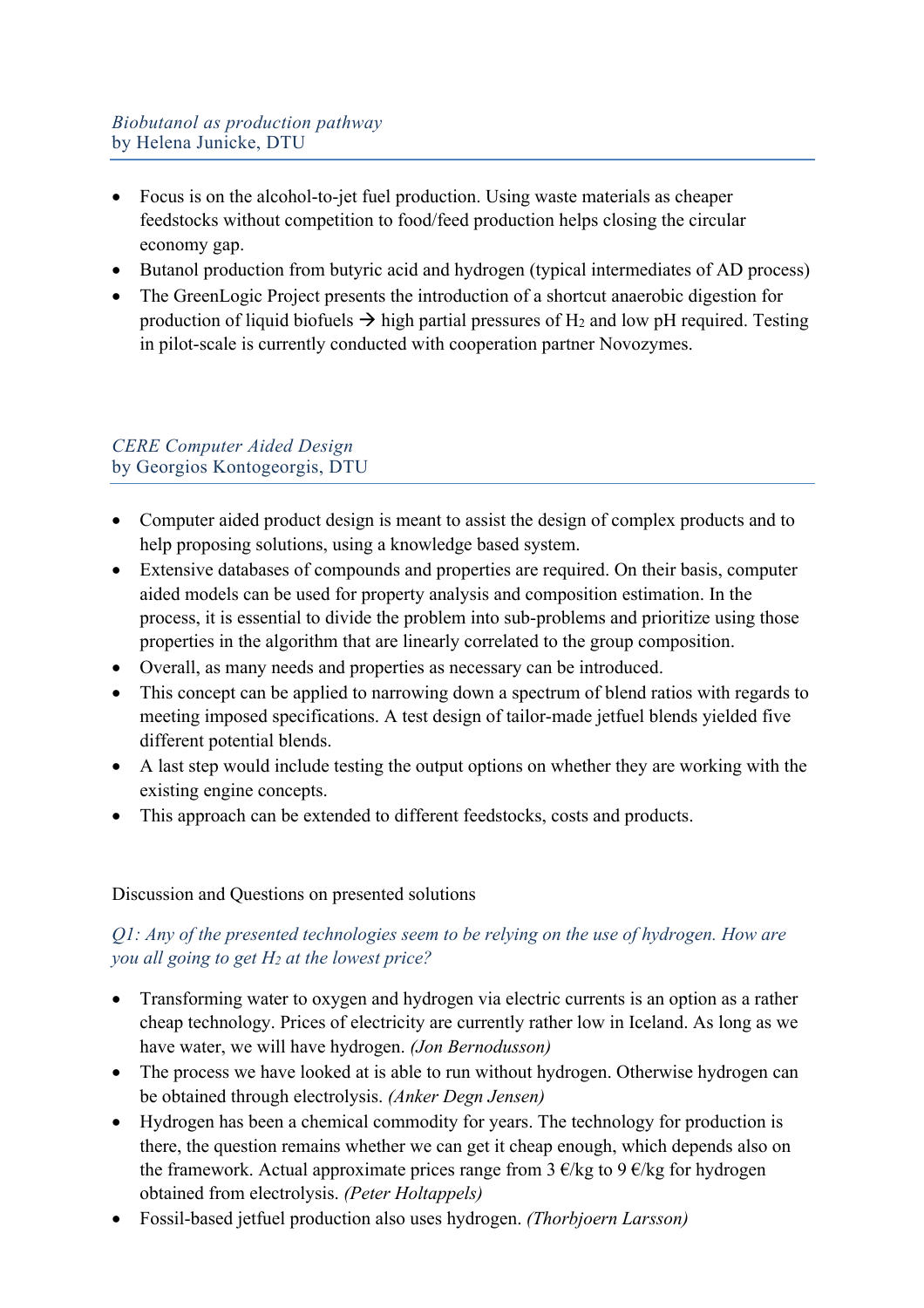- Relevant technologies are being developed in parallel, out of which not all are requiring hydrogen input, an examples fur such are microbial lipids. Renewable hydrogen production technologies are being developed and combining these with other platforms is expected at some point. We should not refrain from developing the pathways; we just need to add research within hydrogen production, so alternatives are available, when technologies mature. *(Hariklia Gavala)*
- Processes are tried to be kept as hydrogen lean as possible with very low external hydrogen supply. The source of this is an important aspect. *(Lasse Rosendahl)*

## *Q2: I am missing a system analysis perspective on the individual contributions, including elements like cost, availability and speed of introduction in different scenarios. Has someone carried out these studies?*

- Within the production of rapeseed oil, 1 ha rapeseed produces 1 ton at a cost of 150 \$. That is how we calculate in Iceland on the input side. *(Jon Bernodusson)*
- If we are talking from a system perspective, integration is not only the main driver for technology. Technologies need to be developed in the scope of business cases. *(Lasse Rosendahl)*
- Other groups within for example Process Systems Engineering at DTU do such studies. *(Georgios Kontogeorgis)*
- Selected energy technology initiatives perform such studies. *(Peter Holtappels)*

# *Q3: I am Curious about the cost-issue. We are looking at the fossil industry, which will further try to outcompete green technology. How do we enable a successful transition?*

- For the example of rapeseed oil production, this oil is much cheaper compared to its fossil counterpart, as all parts of the plant are utilized. It is important to close all ends to ensure competitiveness. *(Jon Bernodusson)*
- You have to pay for your emissions, put a price on carbon. *(Thorbjoern Larsson)*
- Implement a tax and ask the consumer to pay. Biofuel is today 2-4 times more expensive than fossil fuel. We have to make competitiveness reality, but do not know yet who is going to pay. We need strict and globally unified regulations. There is a need to get all stakeholders to compensate the arising overcost for several decades. *(Frederic Eychenne)*
- Increasing public awareness is an option. Maybe we need to demonstrate more that costs might be higher, but social and economic benefits have to be factored in. Technologies can bring back jobs locally and have influences on social dimensions. The importance of corporate social responsibility is increasing. The issue of price volatility also factors in; biofuel prices are long-term a lot more predictable. *(Clarie Guilhot)*
- We need to set an increased demand on short-term solutions and find the currently cheapest solutions to reduce emissions. We need to get production going and find longterm solutions at a later point in time. The pressure on airlines in Scandinavia will increase, so we need to find ways to mitigate the costs. *(SAS)*
- Politicians should not only focus on technology, but also be realistic and identify products currently in need of money. Feedstock competitiveness will potentially arise among renewable production. *(Thomas Petersen)*